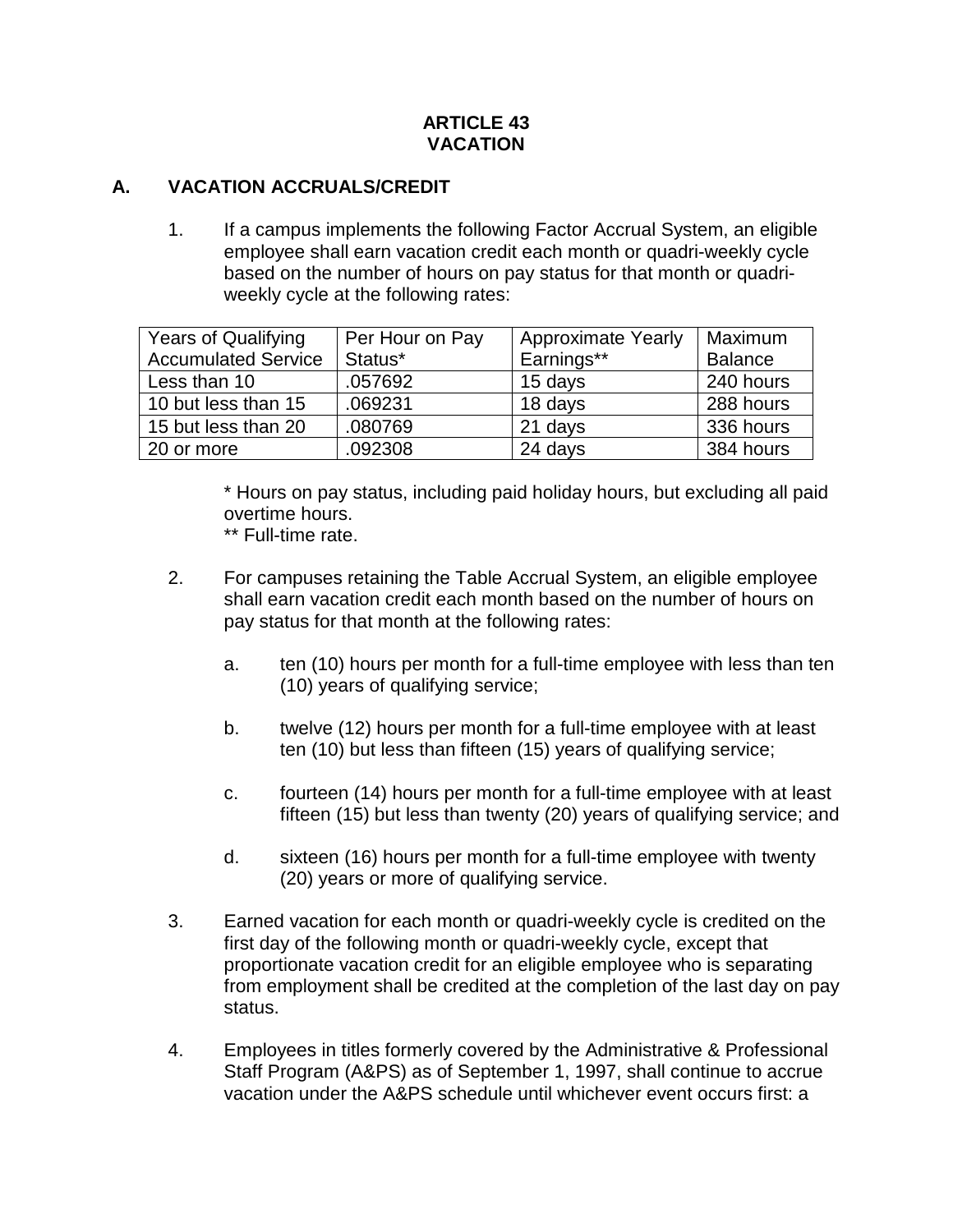break in service of four (4) or more months, or transfer out of the unit. Upon return to University service after a break in service of four (4) or more months, or to the unit from a position outside the unit, such an employee shall earn vacation in accordance with Section A.1. or A.2., above.

# **B. ELIGIBILITY**

- 1. An employee is eligible to earn vacation credit from her/his date of hire, prorated in accordance with Section A., above, if appointed at fifty percent (50%) or more of full-time for a period of six (6) months or more. An employee who is not eligible to earn vacation because of a part-time or short term appointment becomes eligible to earn vacation after six (6) continuous months or quadri-weekly cycles on pay status at fifty percent (50%) time or more. For the purposes of this Article, a month of qualifying service is a month of service at one-half (1/2) time or more and a quadriweekly cycle is defined as two (2) bi-weekly pay periods designated by the University.
- 2. An employee does not earn vacation credit for time on pay status in excess of a full-time work schedule.

## **C. VACATION SCHEDULING**

- 1. An employee may request vacation.
- 2. The University has the sole discretion to approve or disapprove vacation requests. Vacation requests shall not be unreasonably denied. An approved vacation request shall not be unreasonably canceled.
- 3. Vacation leave requested by an employee will be scheduled in accordance with the University's operational needs and departmental procedures. Departmental procedures which restrict an employee's ability to schedule vacation shall be based on operational needs.

### **D. VACATION CREDIT USE**

No vacation shall be used prior to the time it has accrued, except as provided in Article 5 - Campus/Laboratory Closure.

### **E. VACATION MAXIMUMS**

1. A full-time employee shall not accrue vacation in excess of the maximum of two (2) times the employee's annual accumulation. A part-time employee shall accrue vacation to a pro-rated maximum number of hours as a full-time employee with comparable years of service.